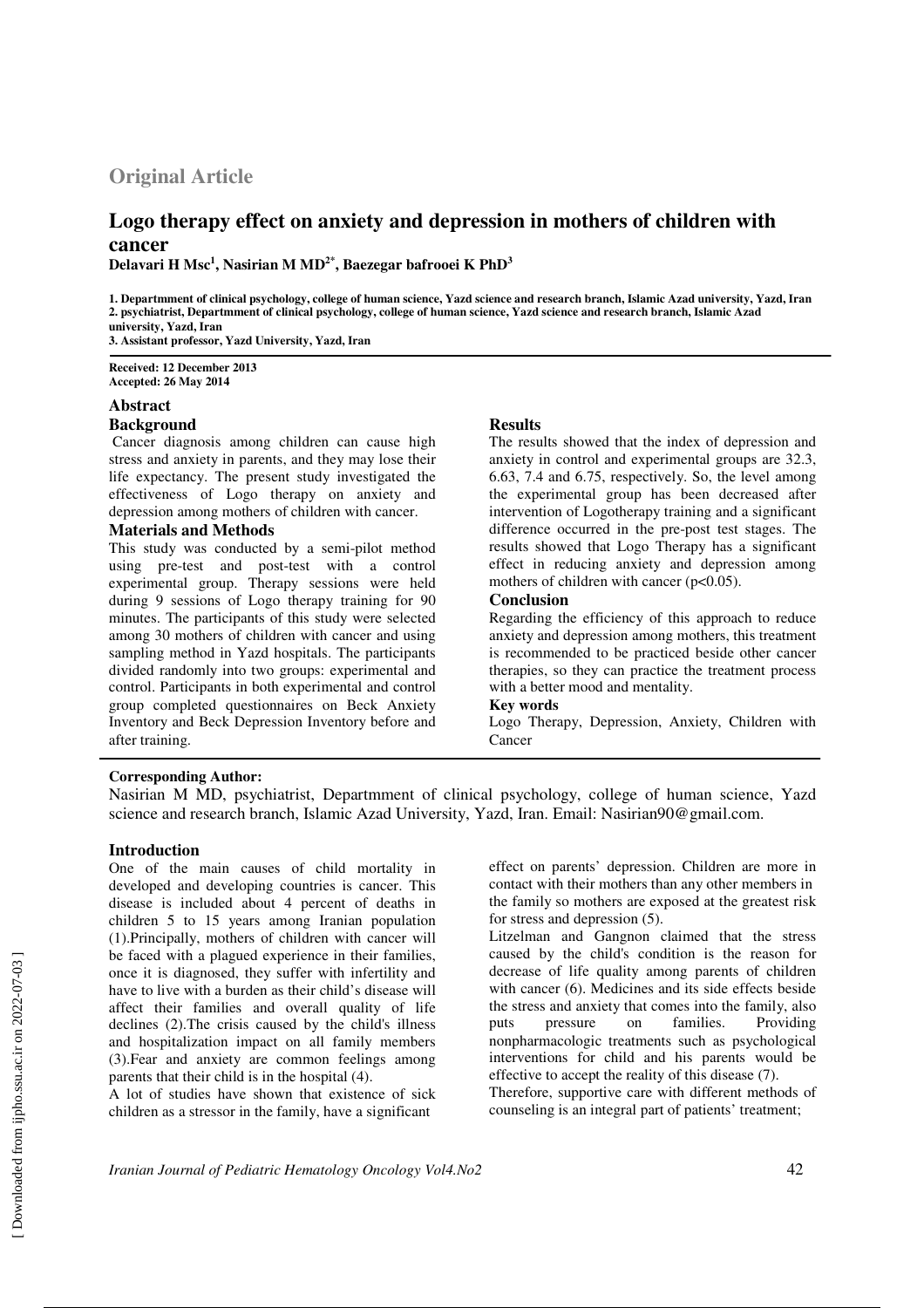in addition, their families should not be neglected (8). Logotherapy is one of the most important approaches of existential psychotherapy or humanoriented that focuses on the spiritual aspect of human and the meaning of human existence. Logotherapy is based on this idea that if suffering is an integral part of life, so there is a meaning in it, and when a person's suffering is meaningful, it will not be annoying anymore. That's why this ideology is entitled Logotherapy (9).

Consultant helps client to access the highest possible vital activity. Client is helped not only to experience the universe and display a continuous exploring of the potential values, but also is committed to accept responsibility and undertake a specific task (10). He needs to change negative attitudes (my child will die turns to my child will recover), and he helps himself (I am the one who can deal with this problem). Finally, he must look for acquiring meaning in life and in what is causing his suffering (depression and anxiety symptoms caused by the fact that the child has cancer). Therefore, it can be expected that using Logo Therapy along with 4 techniques such as<br>Paradoxical intention, Dereflection, Attitude Paradoxical intention, Dereflection, Attitude Correction, and Elicitation Techniques by the therapist during the treatment process can reduce the symptoms of depression and anxiety (9).

Logotherapy among other methods is the one that provides an excellent philosophical and theoretical field for teamwork. Hence, it can be used for intervention purposes in the best situation (11). Since the Logotherapy has effect on quality of life and public health; therefore, the researcher aims to find whether Logotherapy is effective in the reduction of anxiety and depression among mothers of children with cancer.

## **Materials and Methods**

This study is a practical research, conducted by a semi-pilot method using pre-test and post-test with control and experimental groups. The participants of this study were 30 mothers of children with cancer, hospitalized in Shahid Sadoughi hospital in Yazd. The researcher divided 15 mothers randomly in the experimental group and 15 mothers in control group. Participants in both groups before any intervention, completed Beck Depression Inventory (BDI) and Beck Anxiety Inventory (BAI). Both groups were asked to complete questionnaire after therapy sessions again (9 treatment sessions on experimental group).

# **Data collection materials:**

# Beck Depression Inventory (BDI):

This 21-question multiple-choice instrument is a selfreport questionnaire to measure the severity of depression in adults and adolescents with 13 years old and older.

The questions of this questionnaire consisted of sadness, sense of failure, dissatisfaction, sense of guilt, punishment expectation, self-dislike, selfaccusation, suicidal thoughts, crying, irritability, social isolation, indecision, physical change imagination, incapability, insomnia, fatigue, appetite change, weight loss, preoccupation and loss of sexual interest.

The sum of scores in this test ranges from 0 to 62, so a negative score is not included. These rates have been proposed for diagnosis of depression (it should be noted that these values are listed in two different ways).

1- Normal Average (1-15) or (1-18): People who are not depressed and stand in a normal level.

2-Mild depression (16-31) or (18-28): People who are suffering from a mild depression level.

3-Moderate depression (32-47) or (29-35): People who are in a moderately depression level.

4-Deep depression (48-62) or (36-63): People who are suffering from severe depression.

The psychometric studies which were conducted on the second edition of this questionnaire have shown a good reliability and validity. Beck have been reported the internal consistency of the instrument, 73% to 92% (12).

The diagnostic value of this test in Iran was approved by Vahabzadeh to examine the diagnostic value of this test among depressed patients and healthy individuals. (13).also approved the validity and reliability of this test by an experimental study on the distribution of depression among college students of Tehran University. He modulated this test on the Iranian population level (14).

Beck Anxiety Inventory (BAI):

The questionnaire consisted of 21 items and symptoms of anxiety. Participants should have chosen one of the four options that reflected his anxiety, as "never", "strong", "moderate" and "slight". Four options of each question have been scored on a range of four-part from a scale of zero to three. Each item of questionnaire describes the common anxiety symptoms (mental and physical symptoms and fear). The total score of this questionnaire ranges from zero to 63. The questionnaire is developed in a way that is not included depressive symptoms (15). Validity and reliability of Beck anxiety Inventory were assessed by Kaviani on Iranian patients and healthy population. The result showed the validity of  $(R=0.72)$ , reliability  $(R=0.83)$  and internal consistency (alpha 0.92) on Iranian population (20). The validity of 0.90 was reported in a research, and the correlation coefficient of this questionnaire is obtained by physiological parameters 0.89 (16).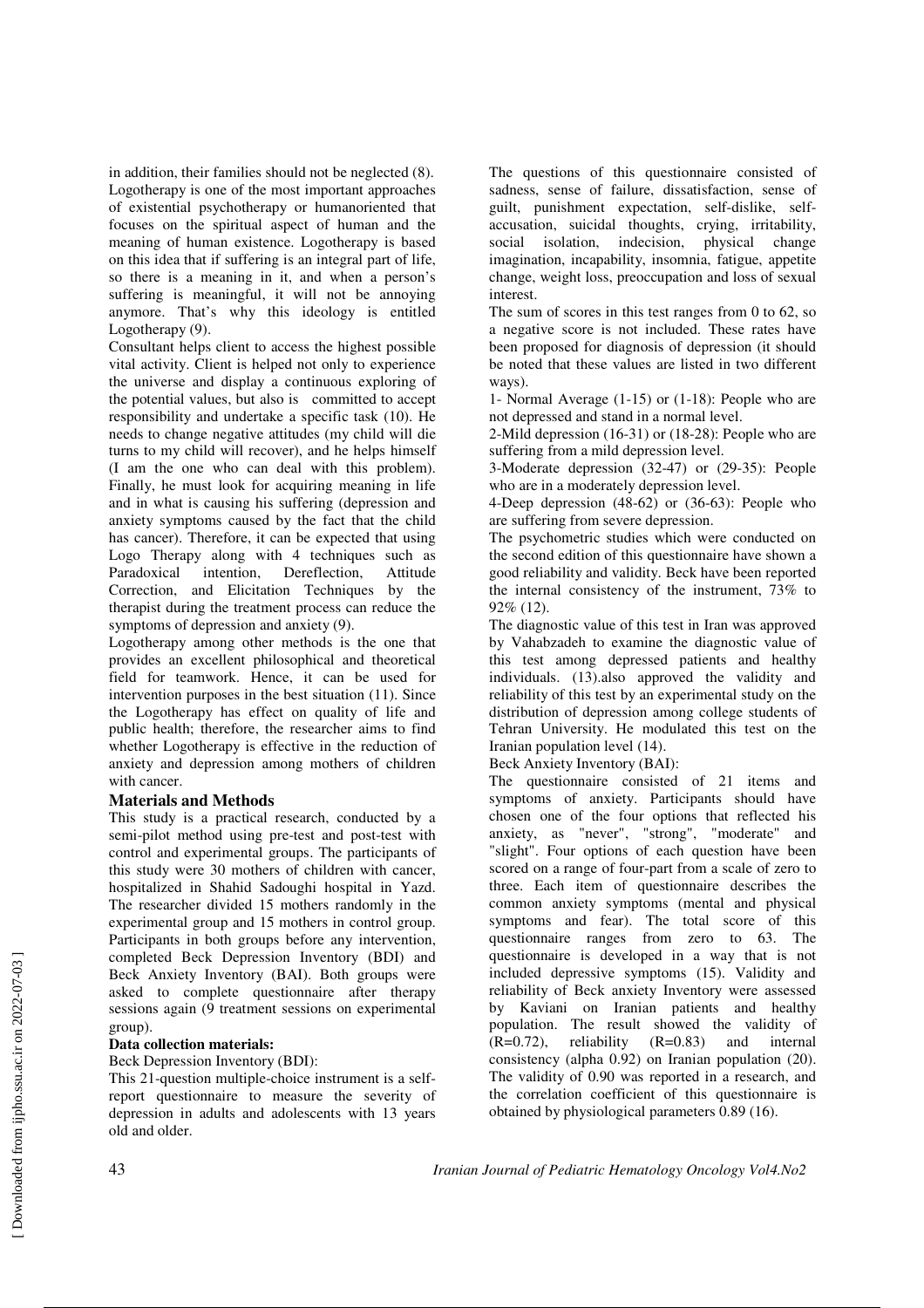The following segmentation has been proposed for cut points of this questionnaire by an Iranian study (Kaviani et al) 0 to 11 asymptomatic, 12 to 18 slight, 9 to 26 moderate, 27 to 36 strong, and 37 to 63 very strong.

#### **Intervention method:**

Logotherapy training held for 9 consecutive sessions over two days (weekly meetings).

The criteria were considered for the present study is as follows:

-Parents age between 20 to 45 years

-Disprove any initial psychiatric disorders in association with major depressive disorder

-No side problems such as serious marital problems

-People in Logotherapy were not taking any medication

-Absence of not more than 2 sessions during training sessions

-Non- participation in the test

The training details briefly shows in Table I (17).

### **Statistical Analysis**

Statistical analyzes was performed by SPSS software. The results was considered significant when p value  $< 0.05$ .

#### **Result**

Descriptive statistics for the study, including average, and standard deviation of all the variables are presented in Table II.

Table II shows that depression and anxiety level among the experimental group has been decreased after intervention of Logotherapy training and a significant difference occurred in the pre-post test stages. However, these conditions were similar for the control group and no changes have occurred.

Levine's test results in Table III showed the homogeneity of variance in depression and anxiety condition. The analysis of covariance in table IV shows the effect of Logotherapy training in reducing the anxiety and depression level in mothers of children with cancer. Table IV shows that the effect of pre-test was statistically significant ( $p < 0.05$ ) and this significance is the result of pre-test removal effect on pos-test (p<0.05).Therefore, the test result shows that Logotherapy training reduces anxiety and depression and the effectiveness range of this therapy is almost 20% on anxiety and 53% on depression.

| Table I: Logotherapy training sessions |  |
|----------------------------------------|--|
|                                        |  |

| 1st session | Referrals (getting familiar with other group members and the therapist) - informing the |
|-------------|-----------------------------------------------------------------------------------------|
|             | clients about the fundamental concepts of Logotherapy                                   |
| 2nd session | Statement of the problem and assessment of the quality of a child's life from the       |
|             | perspective of children and mothers - discussion about the most important element of    |
|             | Logotherapy (to live a meaningful life)                                                 |
| 3rd session | Describing of anxiety and depression, understanding the factors that cause anxiety and  |
|             | depression, identifying mothers' belief to cancer                                       |
| 4th session | Expression of expected anxious -Reverse psychologytechnique and its application in      |
|             | practice                                                                                |
| 5th Session | Discussion in the field of individual freedom, responsibility and linking between the   |
|             | vision and the reality of life                                                          |
| 6th session | Perception of suffering meaning – creation of a sense through pain and suffering -      |
|             | expression of reflex therapy techniques                                                 |
| 7th session | Expression of attitudes correction techniques - positive thinking discussion            |
| 8th session | Perception and understanding of death meaning - Discussion in the field of transient    |
|             | life - the fact of death and its meaning                                                |
| 9th Session | Summary and conclusion of discussed subjects, the understanding of the clients - Answer |
|             | to questions/FAQ                                                                        |

*Iranian Journal of Pediatric Hematology Oncology Vol4.No2* 44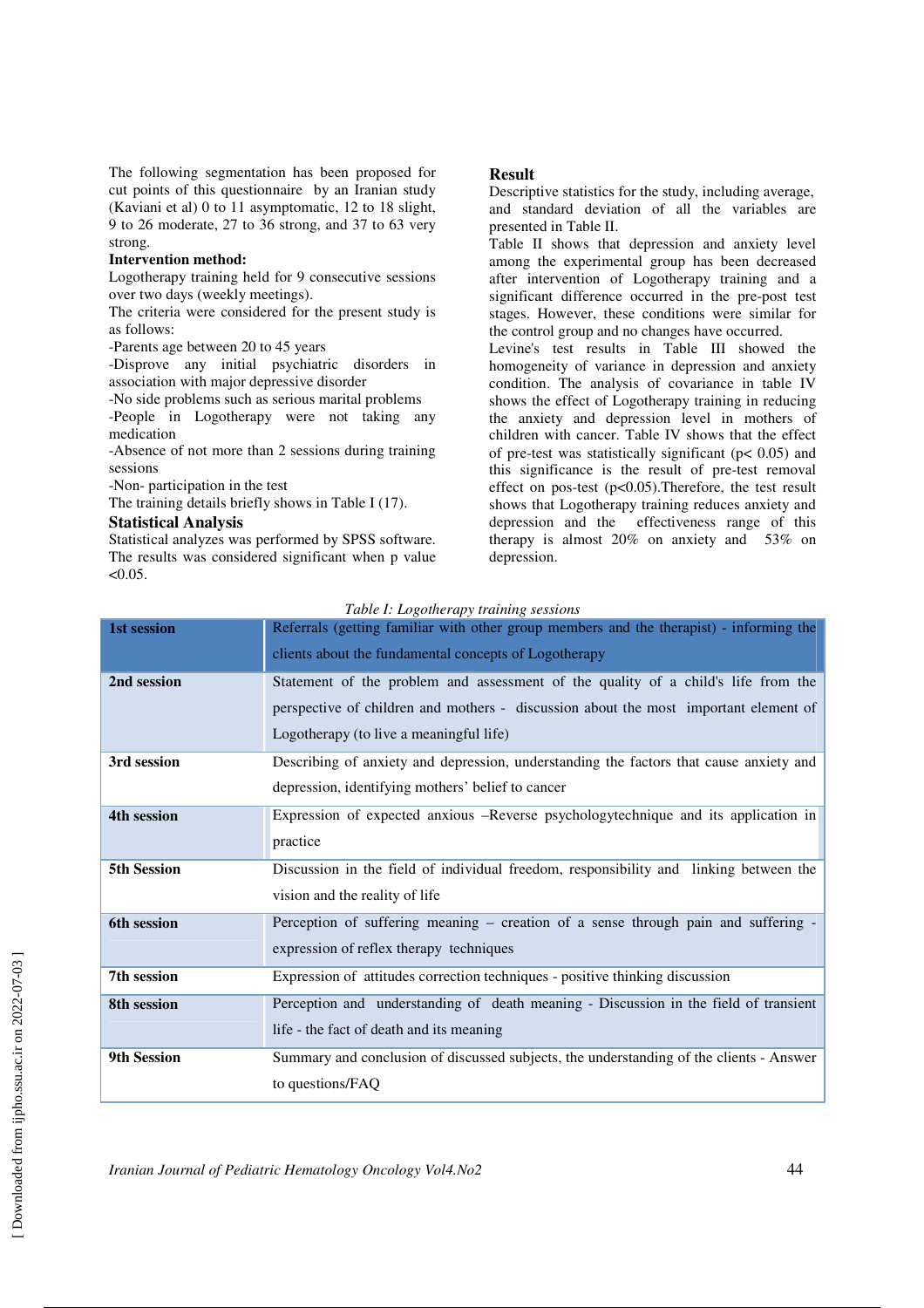| <b>Groups</b>       | <b>Index</b>       | <b>Depression</b> |                  | <b>Anxiety</b>  |                  |
|---------------------|--------------------|-------------------|------------------|-----------------|------------------|
|                     |                    | <b>Pre-test</b>   | <b>Post-test</b> | <b>Pre-test</b> | <b>Post-test</b> |
|                     | Average            | 32.40             | 32.3             | 17.26           | 7.4              |
| Control             | Standard deviation | 13.95             | 12.95            | 16.73           | 6.16             |
|                     | Average            | 27.47             | 6.63             | 17.80           | 4.38             |
| <b>Experimental</b> | Standard deviation | 19.60             | 6.87             | 13.27           | 6.75             |

*Table II: Standard deviation and variables variance of anxiety and depression* 

*Table III: Levine Test in depression and anxiety condition.* 

|                   |      | Df1 | Df2 | <b>Significance level</b> |
|-------------------|------|-----|-----|---------------------------|
| <b>Depression</b> | 1.37 |     | 28  | 0.25                      |
| <b>Anxiety</b>    | 1.96 |     | 28  | 0.17                      |

# *Table IV: Covariance Test*

|                                         | Sum of Squares.<br><b>Type III</b> | <b>F</b> Degree | <b>Square</b> | $\mathbf F$ | <b>Significance</b><br>level | Rate |
|-----------------------------------------|------------------------------------|-----------------|---------------|-------------|------------------------------|------|
| <b>Depression</b><br>level. Pre-test    | 2560.41                            |                 | 2560.41       | 13          | 0.004                        | 0.85 |
| Group                                   | 503.73                             |                 | 503.73        | 30.23       | 0.005                        | 0.53 |
| <b>Anxiety rate.</b><br><b>Pre-test</b> | 725.81                             |                 | 725.81        | 44.13       | 0.005                        | 0.62 |
| Group                                   | 114.61                             |                 | 114.61        | 6.97        | 0.01                         | 0.20 |

### **Discussion**

Based on findings, Logo therapy method has been effective to reduce anxiety and depression among mothers of children with cancer. The results of the present study is compatible with the results of Fakhar (18), Faranoushet al (19), Khanjari (20-22), Mousaviet al (23), Asghary and dadkhah (24), Abolghasemi et al (25), Haghighi (26), and Southwick (27).

A family that has a child with cancer faces high anxiety and the anxiety level is greater among mothers. Khanjari et al (22). Study also showed that there is a significant relation between gender (being father or mother) and quality of parents' life. The reason of this relation has been mentioned as anxiety and stress caused by the unpredictable nature of the disease, treatment uncertainty and other mothers'

responsibilities at home and community that has been paralleled with the present study.

In addition, it was shown in this study that mothers bear more responsibility for their own child, so despite high anxiety level they are depressed as well. Therefore, this high anxiety and depression will have effect on child's treatment procedure. Parental concerns were high so that they focused on the quality of child's life much less than the child herself/himself (intervention in this study was based on understanding of physical appearance and communication).

The parents whom their children were under chemotherapy in Philadelphia hospitals, in the USA, also reported the quality of their children's life less than the children themselves.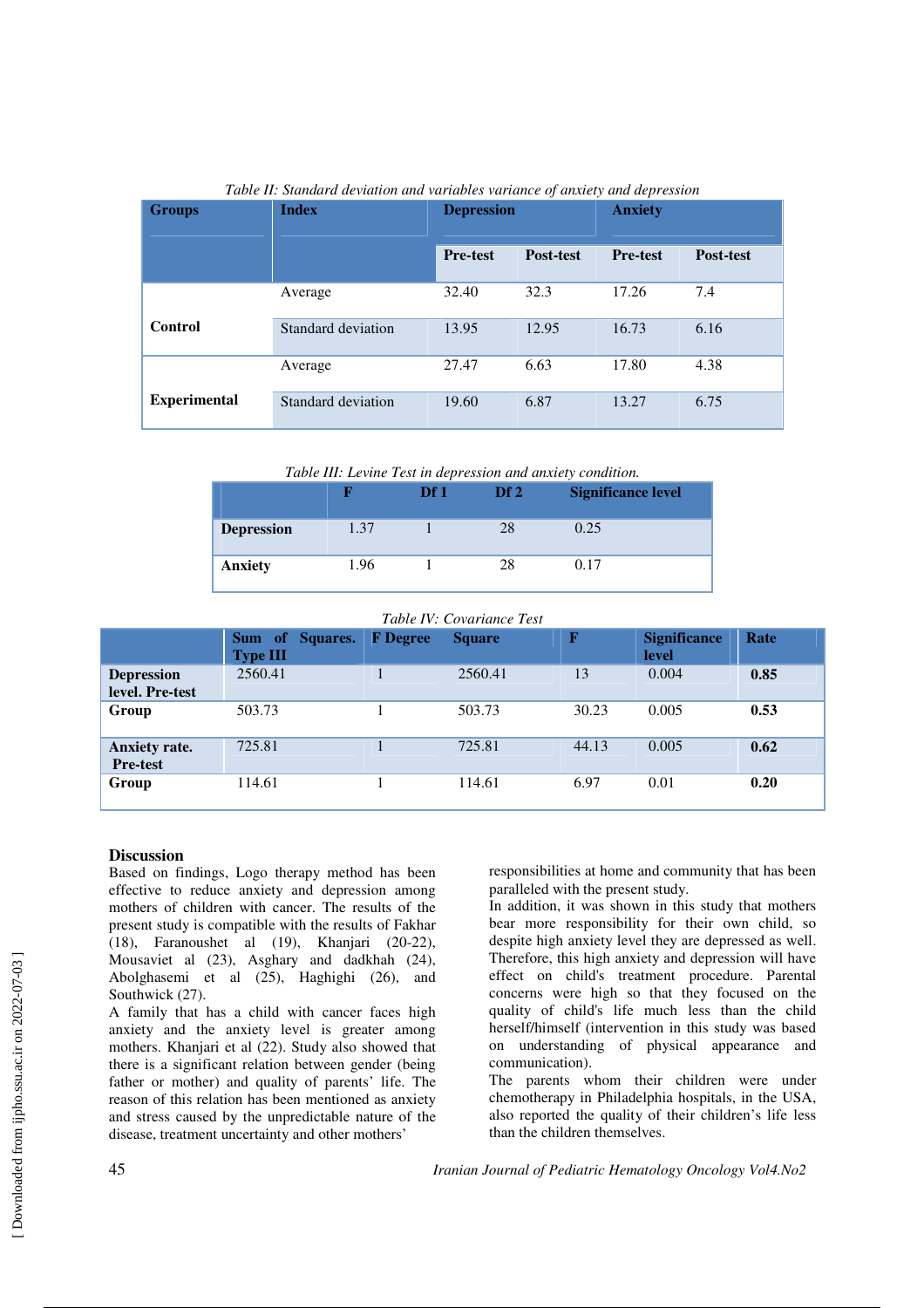The present study also was compatible with Faranoush et al(19) (throughPeds QL generic core scale questionnaire).Due to differences in parents and children's beliefs about cancer, Logotherapy protocol can alter this belief. The present study has shown the alternation of mothers' belief and growth of life expectancy as a result of anxiety and depression reduction.

Kyo and Suhhoo also reported that Logotherapy and doing exercise have had significant effect on life activities and eventuated to a meaningful life and self-esteem (28).

In this study, it was shown that Logotherapy training enables mothers to realize the meaning of life suffering and it changes their attitudes towards life, society and bearing, so it leads them to a better understanding and acceptance of true purpose of life and their child's disease.

Study of Kang Kyung on the effectiveness of<br>Logotherapy on adolescents showed that Logotherapy on adolescents showed that Logotherapy has been effective on decrease of pain and increase of life meaning among adolescents with cancer (11). He showed that the body weakness and inefficiency feelings of patients with cancer in comparison with other society people; cause a lack of confidence and low self-esteem. If Logotherapy and psychological interventions can give the sense of ability and control back to them, so it enables them to enter the community with a better mood, and they will have a higher chance for recovery and depression decrease.

Therapist in this study concluded that acceptance of freedom and awareness of being finite leads to anxiety inevitably, and this result was compatible with Mohammadi findings as well. Fear of losing child or other cancer-related disturbances such as costs, duration of treatment and relapse have been the outcomes of anxiety and depression in this study. Khanjari et al also reported that child's exhausting care, financial, social and family problems have been the reasons of low quality of life for parents of children with cancer (21).

According to the reported findings, psychological counseling is recommended along with cancer treatment to improve the patients and entourage's mental situation. Organizing medical treatment groups to support the family, and the presence of whole family can help patient's treatment. In addition, financial support to reduce the treatment costs also can be helpful to solve some of patients' problems.

### **Conclusion**

The results showed that group Logotherapy has a significant effect on reducing anxiety and depression in mothers of children with cancer. So, it is necessary to pay more attention to effective nonpharmacologic

treatments forreducing anxiety and depression. Group Logotherapy also can be an effective aid to mothers.

# **Conflict of interest**

The authors have no conflict of interest.

#### **Reference**

1.Mehranfar M, Younesi J, Banihashemn A. Effectiveness of Mindfulness-based congnitive therapy on reduction of Depression and anxiety symptoms in mothers of children with cancer. Iran J cancer prev. 2012;5(1):1-90.

2. Fletcher PC. My child has cancer: finding the silverlining in every mother's nightmare. Issues Compr Pediatr Nurs. 2011;34(1):40-55.

3. Hockenberry JM. Essential of pediatric nursing. Missouri: Mosby, Co. 2005. 646.

4. Wong, D.L., &Hockenbery, M. Nursing care of infant and children. Missouri: Mosby, co. 2003. 1040-43.

5. Sharghi A, Nabaei B. depression in child mother have leukemia. TUMJ. 2003; 63 (7): 599-606. [In Persian].

6. Litzelman K, Catrine K, Gangnon R, Witt WP. Quality of life among parents of children withcancer or brain tumors: the impact of child characteristics and parental psychosocial factors. Qual life Res. 2011; 20(8):1261-9.

7. Spillers RL1, Wellisch DK, Kim Y, Matthews BA, Baker F.Family caregivers and guilt in the context of cancer care. Psychosomatics. 2008;49(6):511-9

8. Fekry K, ShafiAbadi E, Harirchi A. The effectiveness of care, supportive counseling techniques, cognitive - behavioral, increase the life expectancy of cancer patients with different levels of education. CRC. 2010:13.(Forthcoming 2012). [In Persian]

9. Frankl, Viktor E. Man's Search forMeaning. Tehran: univercity Publication, Fourth Edition, 1967. translated by Moarefi A1384.

10. Frankl, Viktor E. The doctor and the soul. 1965 translated by Saif F, Behzad (1372). Tehran: Veys Publication, Fourth Edition.

11. Kang, Kyung- Ah, Im. Jae- Im. Kim. Hee. Su, kim shin- Jeong- song, Mikyung sin, songyong. The Effect of logo therapy on the Suffering،Finding Meaning, and spiritual well- being of Adolescents with Terminal cancer, Journal of Clinical Psychology. 2004. 77.71-80.

12. Aaron T Becka, Gregory K Browna, Robert A Steerb, Willem Kuykenc, Grishamd J. Psychometric properties of the Beck Self-Esteem Scales. Behav Res Ther. 2001; 39(1):115-24

13. Azkhosh M. Application of psychological tests and clinical diagnosis. 3rd ed. Tehran:Ravan 2008:224-6. in Persian.

14. Rezaee A, Refahi J, AhmadiKhah. Effectiveness of group Logotherapy on decrease of depression in

*Iranian Journal of Pediatric Hematology Oncology Vol4.No2* 46